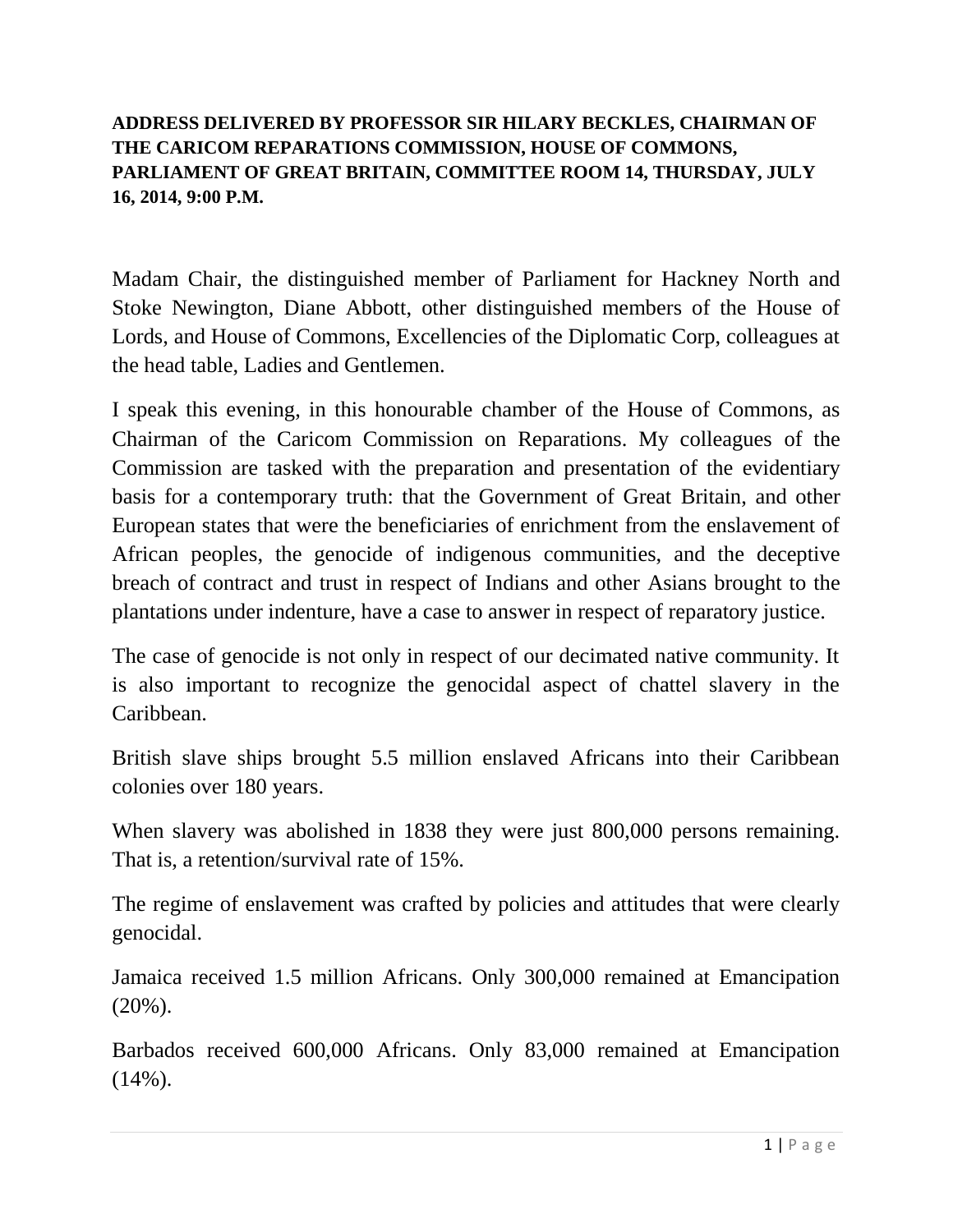This case is for the Caricom governments to present on behalf of its citizens. I am sure that in its presentation there will be due regard for the principles of diplomacy and development cooperation - for which they have long distinguished themselves. This process will bring honour and dignity to the people of the Caribbean as well as to the people of Great Britain and Europe.

Caricom governments, like the government of Great Britain, represent nations that are independent and equal. As such, they should proceed on the basis of their legitimate equality, without fear of retribution, in the best interest of humanity, and for a better future for us all.

I am honoured to be asked to speak in this historic parliament of the people of Great Britain. Like you I am aware that this Parliament prepared the official political basis of the crimes that defined the colonial past. It is here, in this House, that the evil system of slavery, and genocide, were established. This House passed laws, framed fiscal policies, and enforced the crimes that have produced harmful legacies and persistent suffering now in need of repair.

This House also made emancipation from slavery and independence from colonialism an empowering reality. It is in here, we now imagine, that laws for reparatory justice can be conceptualized and implemented. It is in here, we believe, that the terrible wrongs of the past can be corrected, and humanity finally and truthfully liberated from the shame and guilt that have followed these historical crimes.

We must believe in the corrective power of this Parliament to respond positively to this present challenge, and in the process free itself from the bondage of its own sins and crimes. Without this belief our journey here this evening would be lacking integrity, and without a doubt, would be a useless exercise.

But I speak in this honourable House this evening, not only as chairman of a rightfully constituted commission that is peopled by some of our finest Caribbean citizens, and who have been selected by our distinguished Presidents and Prime Ministers, but as a Caribbean person with an affinity for this country. I was raised and educated here. I came from the Caribbean to this country as a child; I grew to maturity here; and was educated here in a fine university that has distinguished itself in the Liberal-Progressive pedagogy of the nation.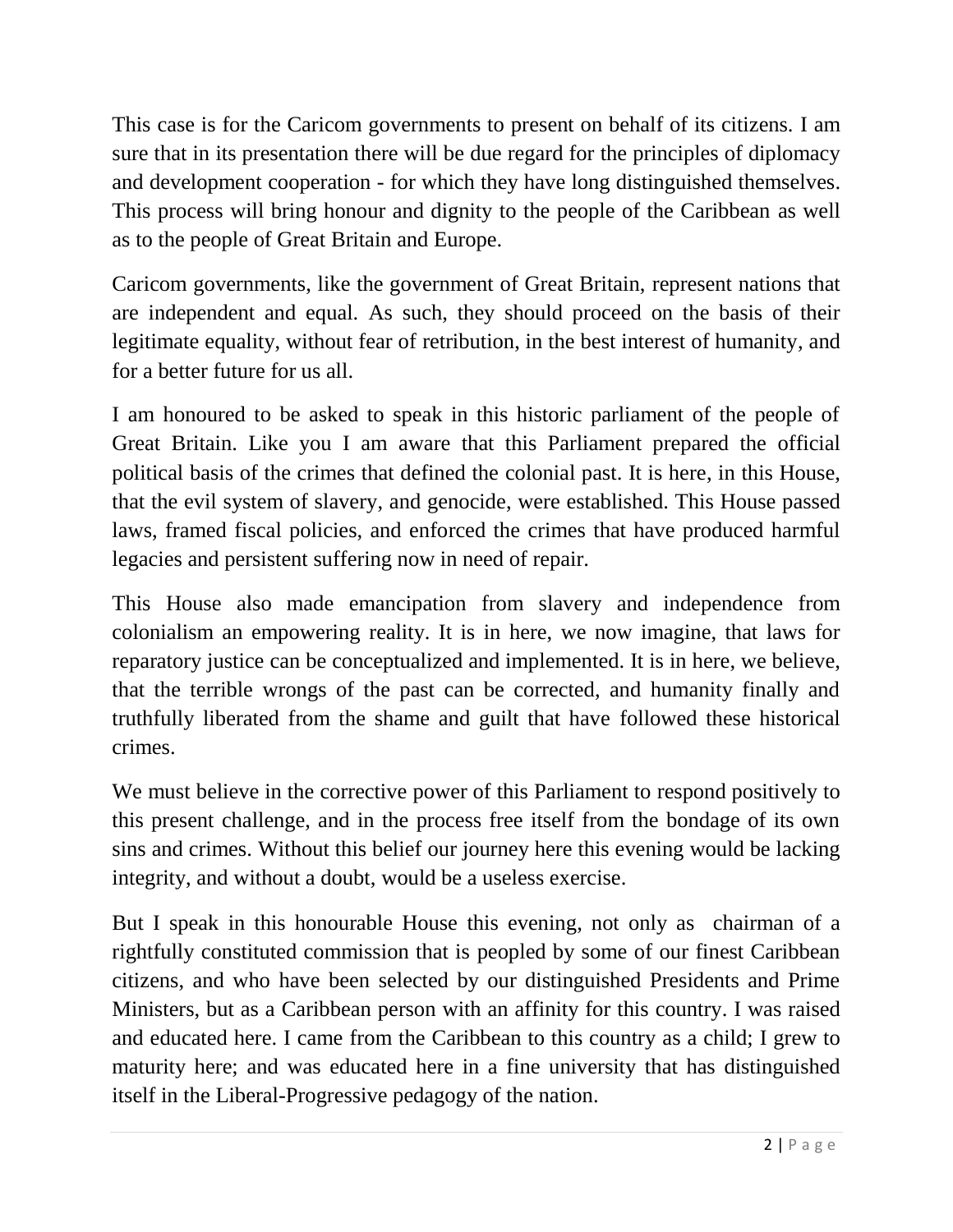Great Britain, therefore, is my second home and I care for it as I care for my first home, the Great Caribbean. I wish for Great Britain, as I do for the Great Caribbean, peace and prosperity. I wish that their shared past, painful though it has been, will be transformed into a moral force of mutual respect and development cooperation.

It is for these reasons that I have joined the Caribbean and global movement for reparatory justice. I believe we can settle this case within the context of diplomatic initiatives that are consistent with our status as equal nations.

The crimes committed against the indigenous, African, and Asian peoples of the Caribbean are well documented. We know of the 250 years of slave trading, chattel slavery, and the following 100 years of colonial oppression.

Slavery was ended in 1838, only to be replaced by a century of racial apartheid, including the denigration of Asian people. Indigenous genocide, African chattel slavery and genocide, and Asian contract slavery, were three acts of a single play – a single process by which the British state forcefully extracted wealth from the Caribbean resulting in its persistent, endemic poverty.

I wish to comment, as a result, on the 1833 Act of Emancipation, and how this august Parliament betrayed the enslaved people of the Caribbean by forcing them to pay more than 50% of the cost of their own emancipation. This is an aspect of the history long hidden from public view.

We know, for example, that this Parliament in 1833 determined that the 800,000 enslaved people in the Caribbean were worth, as chattel property, £47 million. This was their assessed market value.

We know that this Parliament determined that all slave owners should receive just and fair compensation for the official taking away of their property.

We know that this Parliament provided the sum of £20 million in grants to the slave owners as fair compensation for the loss of their human chattel.

And we know that this Parliament determined that the enslaved people would receive none of this compensation. The argument made in this House was that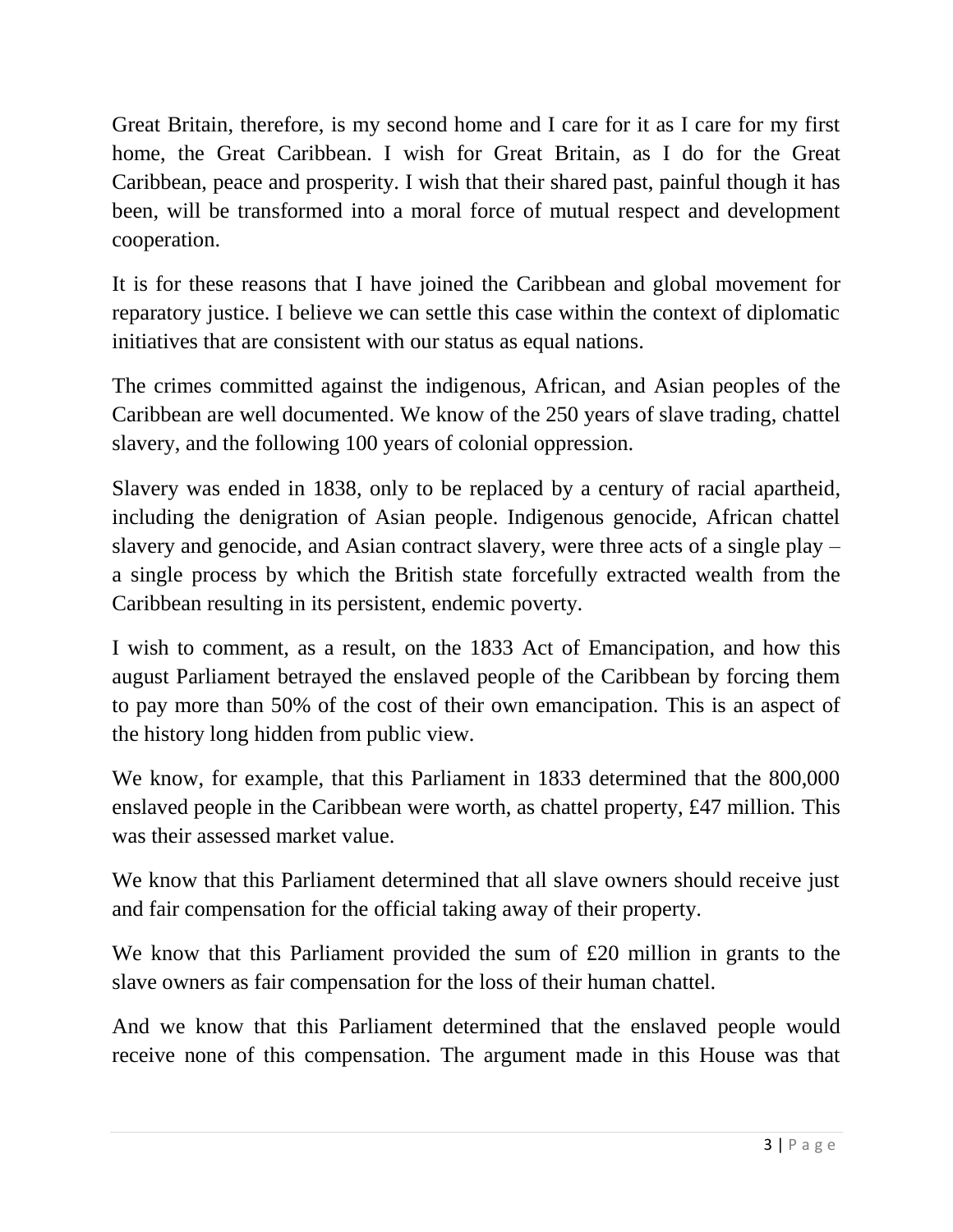'property' cannot receive property compensation. This Parliament, in its emancipation Act, upheld the law that black people were not human, but property.

What this Parliament has hid from the world is that it also determined that the remaining £27 million would be paid by the enslaved people to their enslavers, by means of a 4 year period of free labour called the Apprenticeship.

This period of additional free labour by the emancipated represented the enforced extraction of £27 million by the state. It was a cruel and shameful method of legislating Emancipation by forcing the enslaved to pay more than 50% of the financial cost of their own freedom. The £20 million paid the enslavers by this Parliament was less than the £27 million paid by the enslaved to the enslavers as dictated by this House.

I wish now to engage the argument of the British Government that the slavery and other colonial crimes were 'legal', and that they took place 'a long time ago', and are beyond the border of adjudication.

Allow me, madam Chair, to breach protocol and to interject myself into the discourse, in order to demonstrate how very contemporary and current this exploitation of the Caribbean people is and has been.

Upstairs this chamber sits the Earl of Harewood. He is an honourable member of the House of Lords. But does Lord Harewood know that my grandfather after Independence in Barbados in 1966 labored on this sugar plantation, as did his father and forefathers, going back to the days of slavery? Does the goodly Lord know that as a child I took lunch for my grandfather into the canefields of his sugar plantation? Lord Harewood, and my family, go back a long way, from slavery right into the present.

Take also the very aristocratic and very distinguished Cumberbatch family. It has now produced the brilliant young actor, Benedict Cumberbatch [who I would love to meet one day]. Benedict's grandfather owned the estate on which my beloved great grandmother worked all her adult life. They enslaved my family on their Cleland plantation in the parish of St. Andrew. My great grandmother, who helped to raise me, and who we all called 'mammy', carried the name Adriana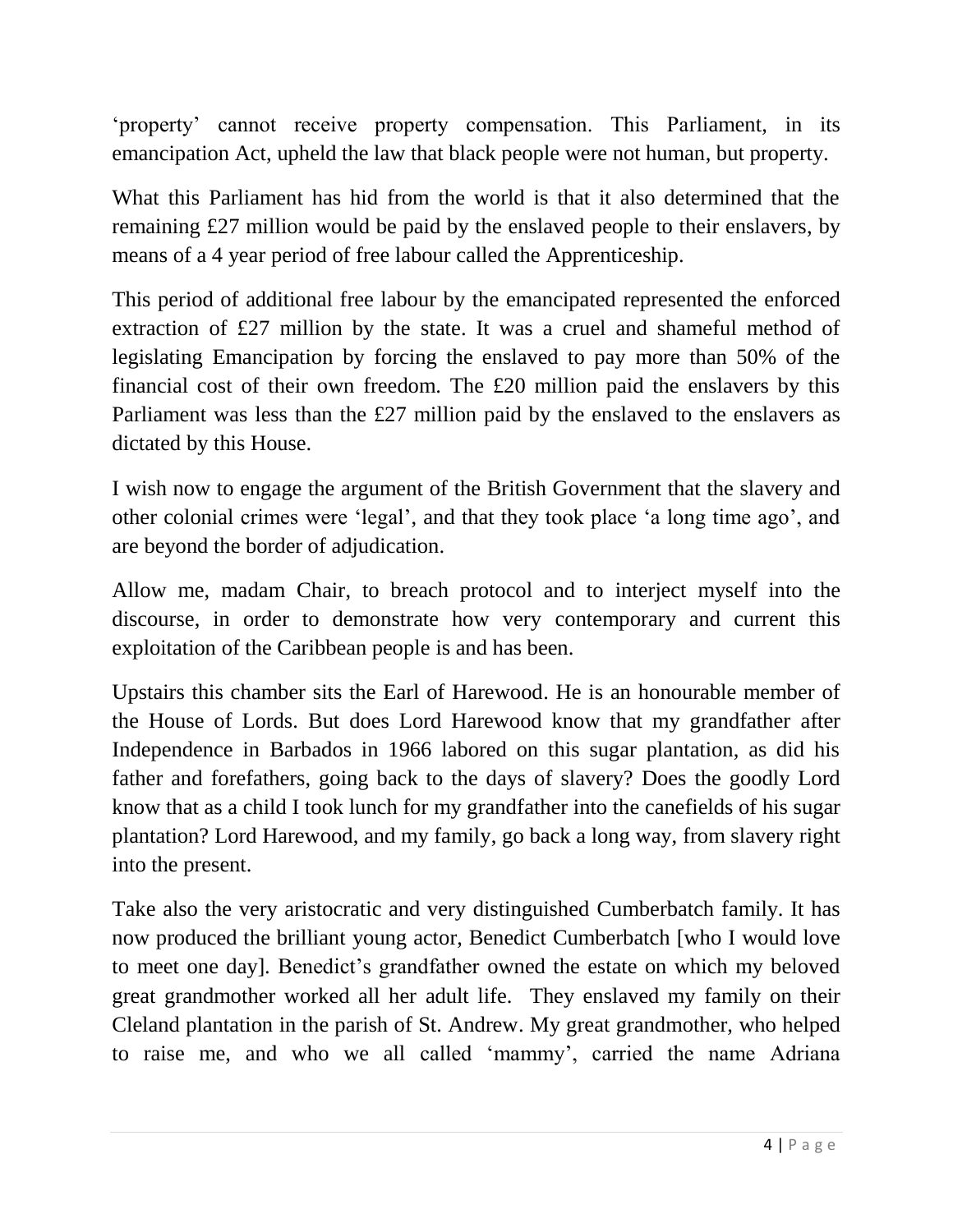Cumberbatch. The actor and academic are joined therefore by a common past and present, and maybe, common blood!

My case is but one of ten thousand such cases. Everywhere across the Caribbean the presence of our enslavers can be identified in our daily domestic lives. This history is not remote. It is alive and pressing upon our daily affairs.

And what have our people and governments been doing with respect to this legacy since we have gained national independence? The truth is, the people of the Caribbean have been very courageous in their effort at self-development and selfhelp in respect of this terrible history and enduring legacy.

Our citizens have faced this past head on, and have established a vibrant culture of community self-help and sustainable regional development mobilization. We are not beggars! We are not subservient! We do not want charity and handouts! We want justice! Reparatory justice!

When all is said and done, our governments these past 50 years have been cleaning up the mess left behind by Britain's colonial legacy. Our finest Presidents and Prime Ministers have been devising projects to clean up the awful mess inherited from slavery and colonization. They must be commended for this effort, but the fact is, this legacy of rubble and ruin, persistent poverty, and racialised relations and reasoning, that continues to cripple our best efforts, has been daunting.

Britain, and its Parliament, cannot morally and legally turn their back upon this past, and walk away from the mess they have left behind. This Parliament has to return to the scene of its crimes, and participate as a legitimate parliament, as a legal parliament, in the healing and rehabilitation of the Caribbean.

We cannot, and should not, be asked to do this by ourselves. We have done our part. This Parliament must now return, and do its part, within the context of reparatory justice, and within the framework of development cooperation.

I wish to give two examples of how this reparatory justice can work:

(1)Jamaica, Britain's largest slave colony, was left with 80% black functional illiteracy at Independence in 1962. From this circumstance the great and courageous Jamaican nation has struggled with development and poverty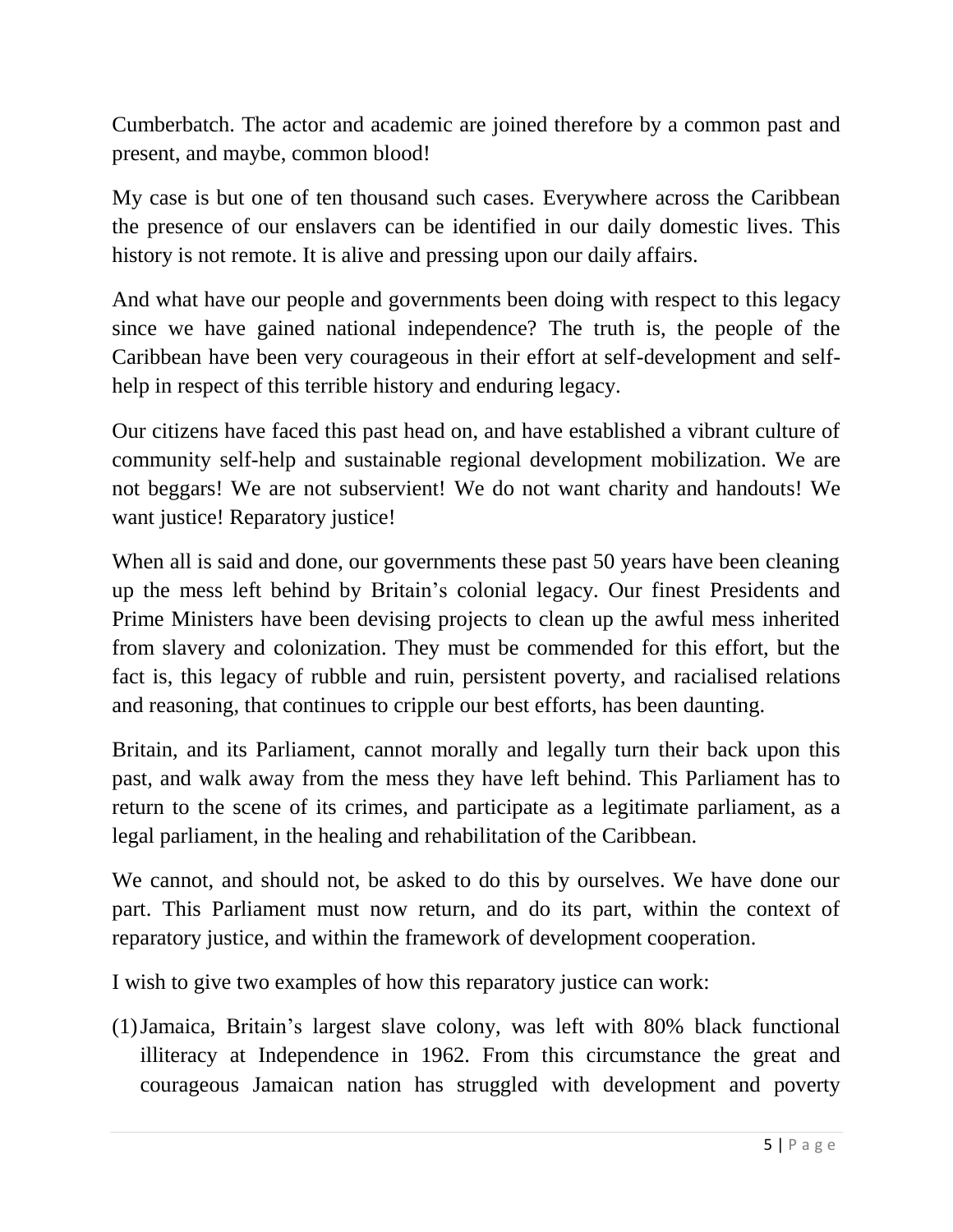alleviation. The deep crisis remains. This Parliament owes the people of Jamaica an educational and human resource investment initiative.

(2)Barbados, Britain's first slave society, is now called the amputation capitol of the world. It is here that the stress profile of slavery and racial apartheid; dietary disaster and psychological trauma; and the addiction to the consumption of sugar and salt, have reached the highest peak. The country is now host to the world's most virulent diabetes and hypertension epidemic. This Parliament owes the people of Barbados an education and health initiative.

It is the same for all our countries; the Bahamas, the Leewards, the Windwards, Guyana, Trinidad and Tobago, Belize, and beyond.

The Caricom Ten Point Plan for Reparatory Justice addresses these development issues that are central to the case Britain has to answer.

It is an invitation to Great Britain to demonstrate leadership within the legal, moral, and diplomatic culture of the world, within the Commonwealth, and within its relations the Caribbean.

There can be no escaping the importance of this exchange of views about the matter before this honourable chamber tonight.

It took all of the  $19<sup>th</sup>$  century to uproot slavery from the Caribbean; from Haiti in 1804 to the Spanish sub-region in the 1880s. It took another 100 years to create citizenship, nationhood, and democracy across the Caribbean as a development framework. We have helped ourselves.

This 21<sup>st</sup> century will be the century of global reparatory justice. Citizens are now, for the first time since they were driven into retreat by colonialism, able to stand up for reparatory justice without fear. Their claim, their just claim for reparations, will not go away. Rather, like the waves upon our beautiful shores, they will keep coming until reparatory justice is attained.

Madam Chair, we call upon you, and all members of this House, to rise to this challenge and to assist Great Britain to be truly worthy of the title "Great". I urge you to do the right thing, in the right way. There is no other right time, other than